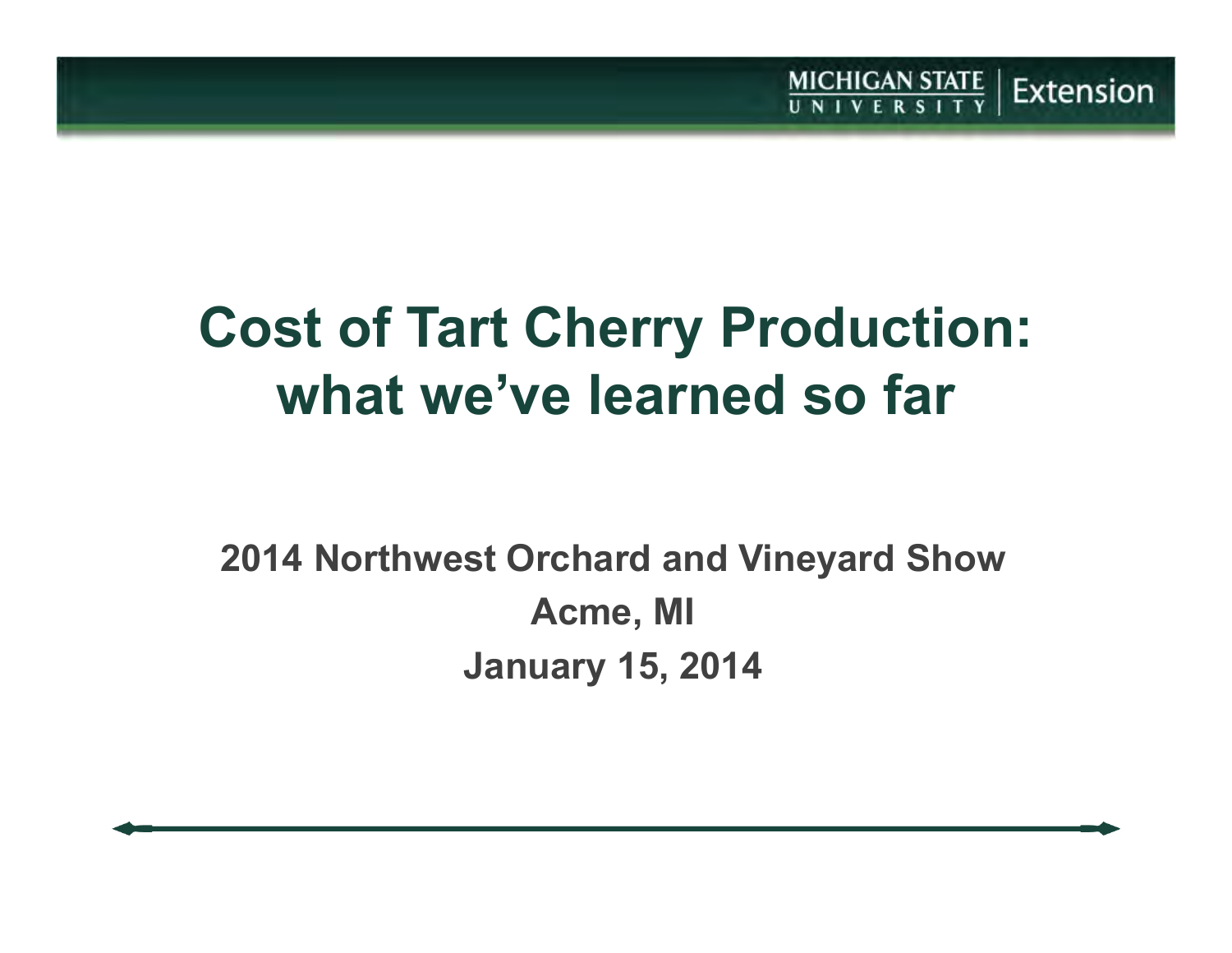### **Outline**

- Premise
- Assessing 2013 costs
- How do 2013 estimates compare with previous estimates?
- What's next?



MICHIGAN STATE | Extension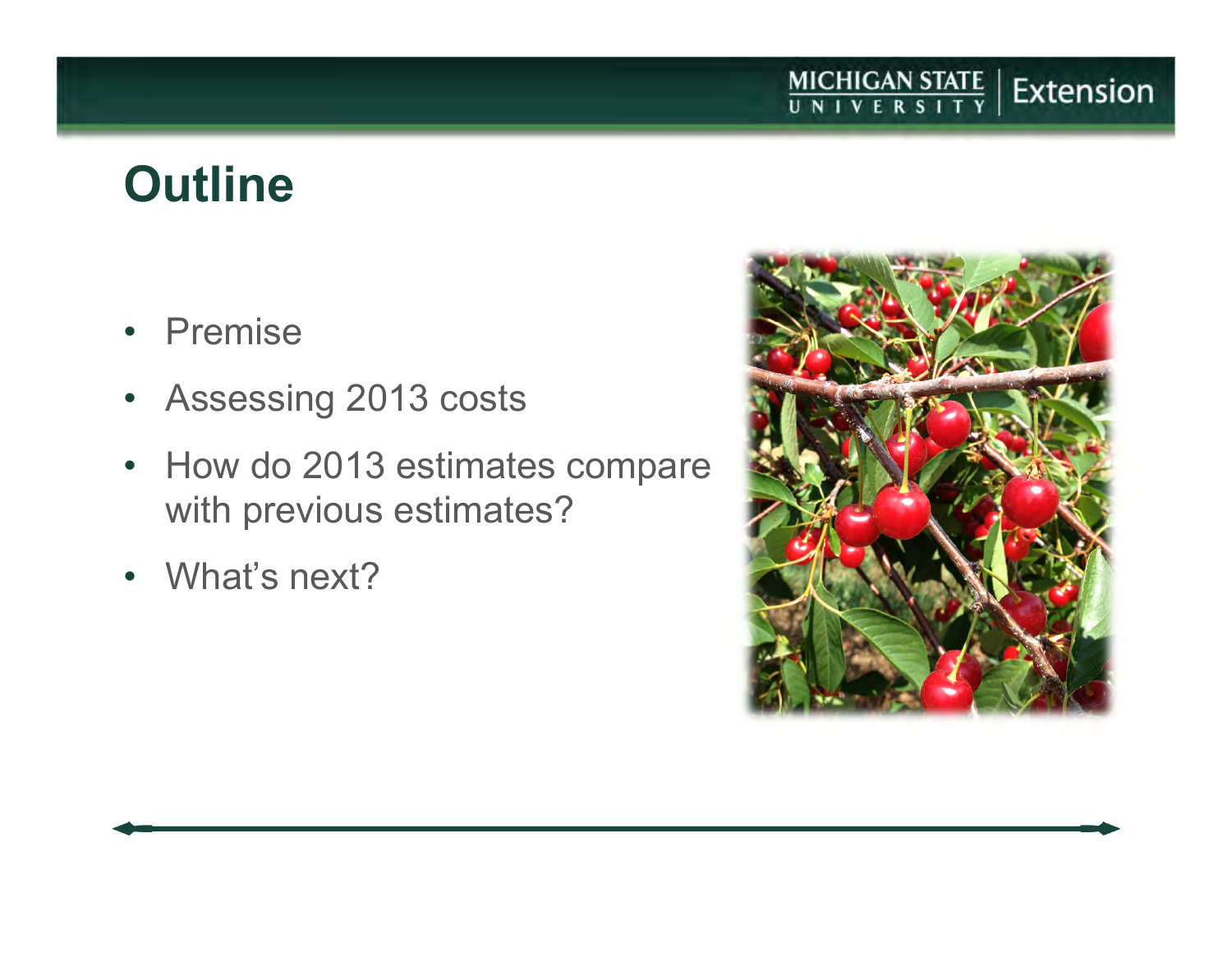### **Premise**

- • Cost of producing tart cherries was evaluated in a 2010 RAMP project.
- Concern among cherry growers that since then more production challenges have led to increased pesticide applications.
- • Objective: Determine changes in chemical costs of insecticide and fungicide applications.



**MICHIGAN STATE**<br>UNIVERSITY

Extension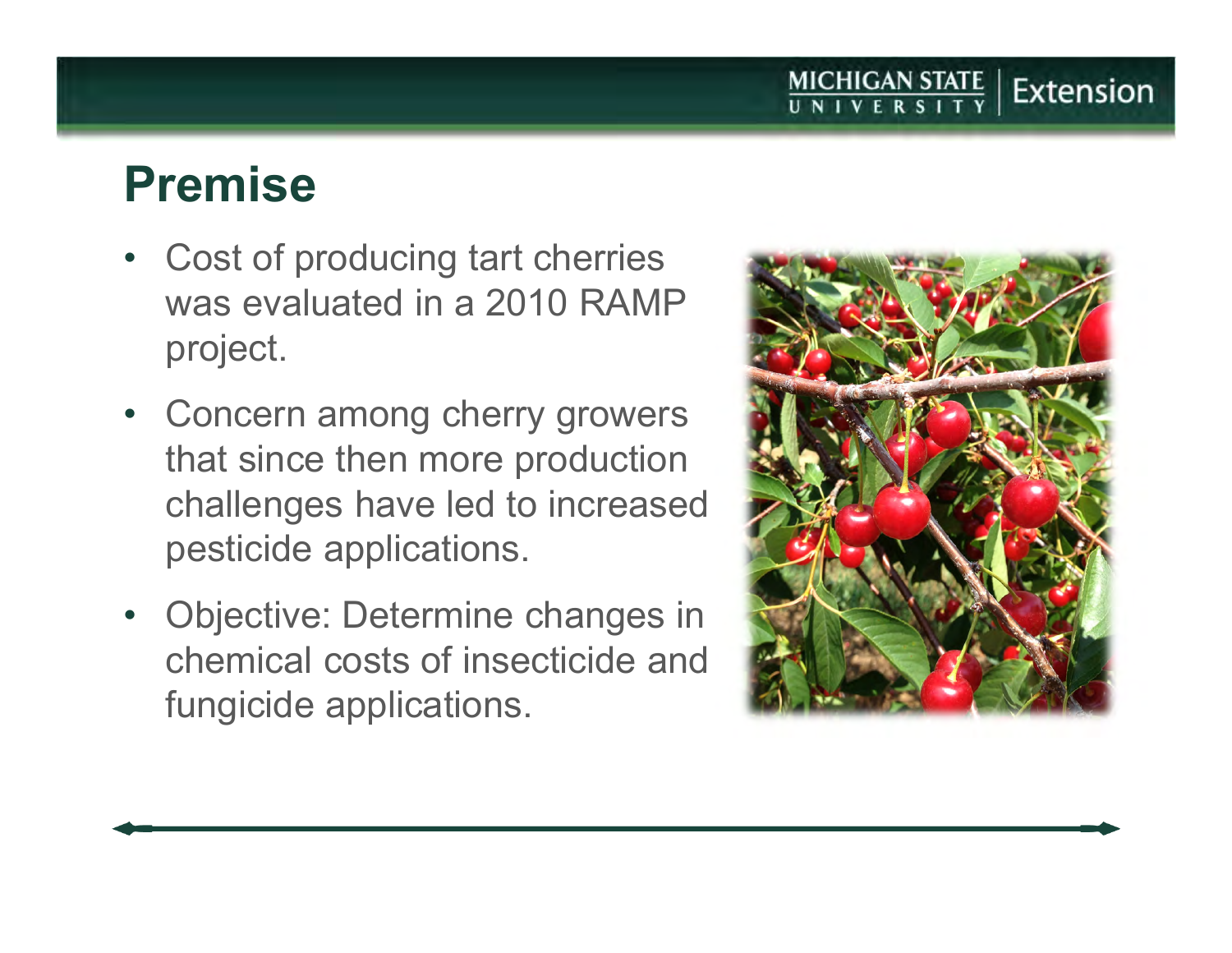### **Assessing <sup>2013</sup> costs**

- $\bullet$  Collected 2013 spray records from five tart cherry growers in NW MI
- Chemical price sheets from NW MI crop consultants were used to generate price estimates
- Calculated cost per acre of reported chemicals for each grower
- Calculated total average cost per acre for insecticides, fungicides, herbicides, PGRs, and overall pest management program
- Used 2010 data and estimates from RAMP project to observe changes in 2013 costs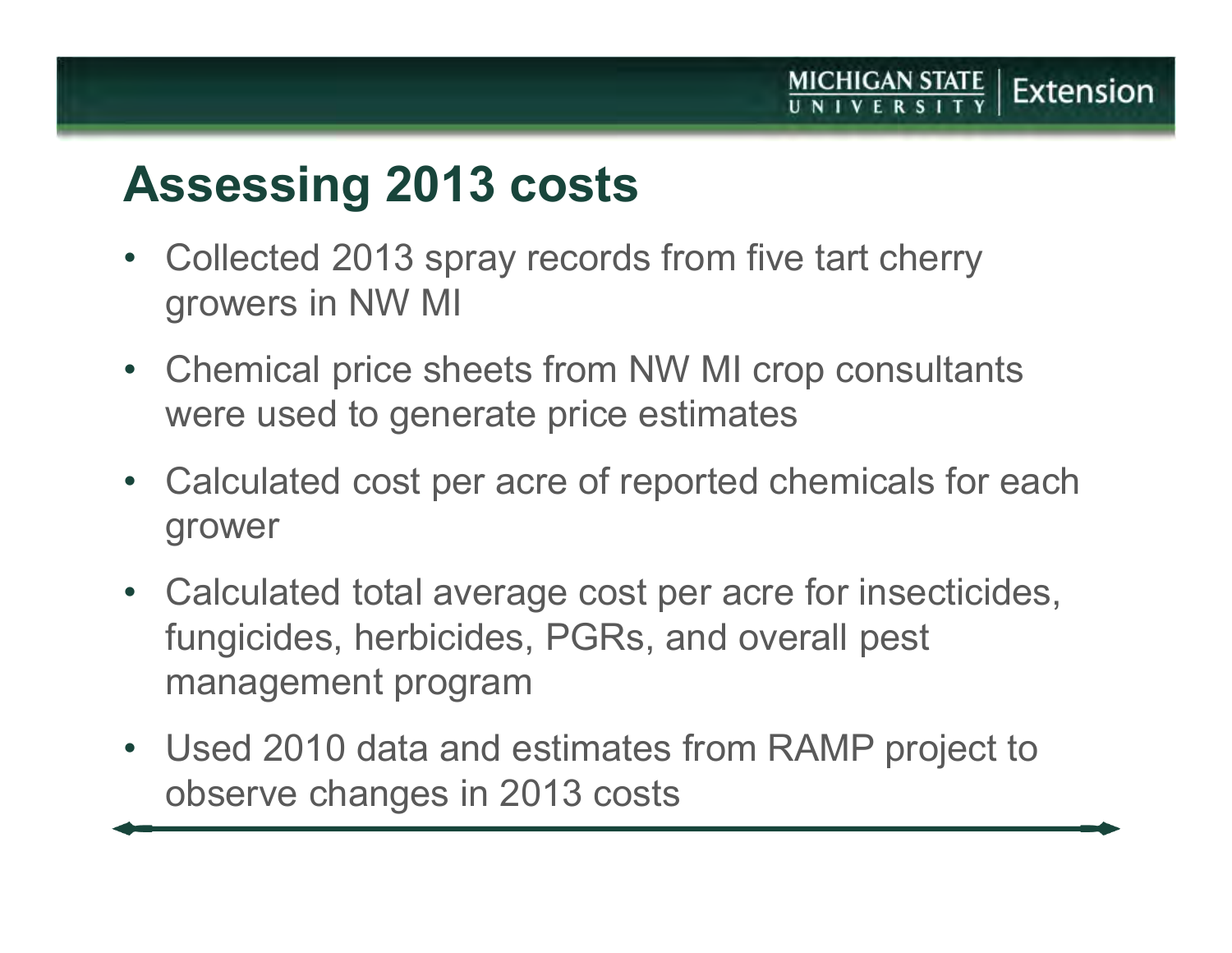### **Summary info on spray records**

- All spray records provided contained insecticide, fungicide, and PGR data
- Three of five growers provided records of herbicide, nutrient, and adjuvant data

**MICHIGAN STATE** 

Extension

- 7-18 spray dates:
	- •• Mostly full cover applications
	- • 18 spray dates for grower making mainly alternate row middle or half cover applications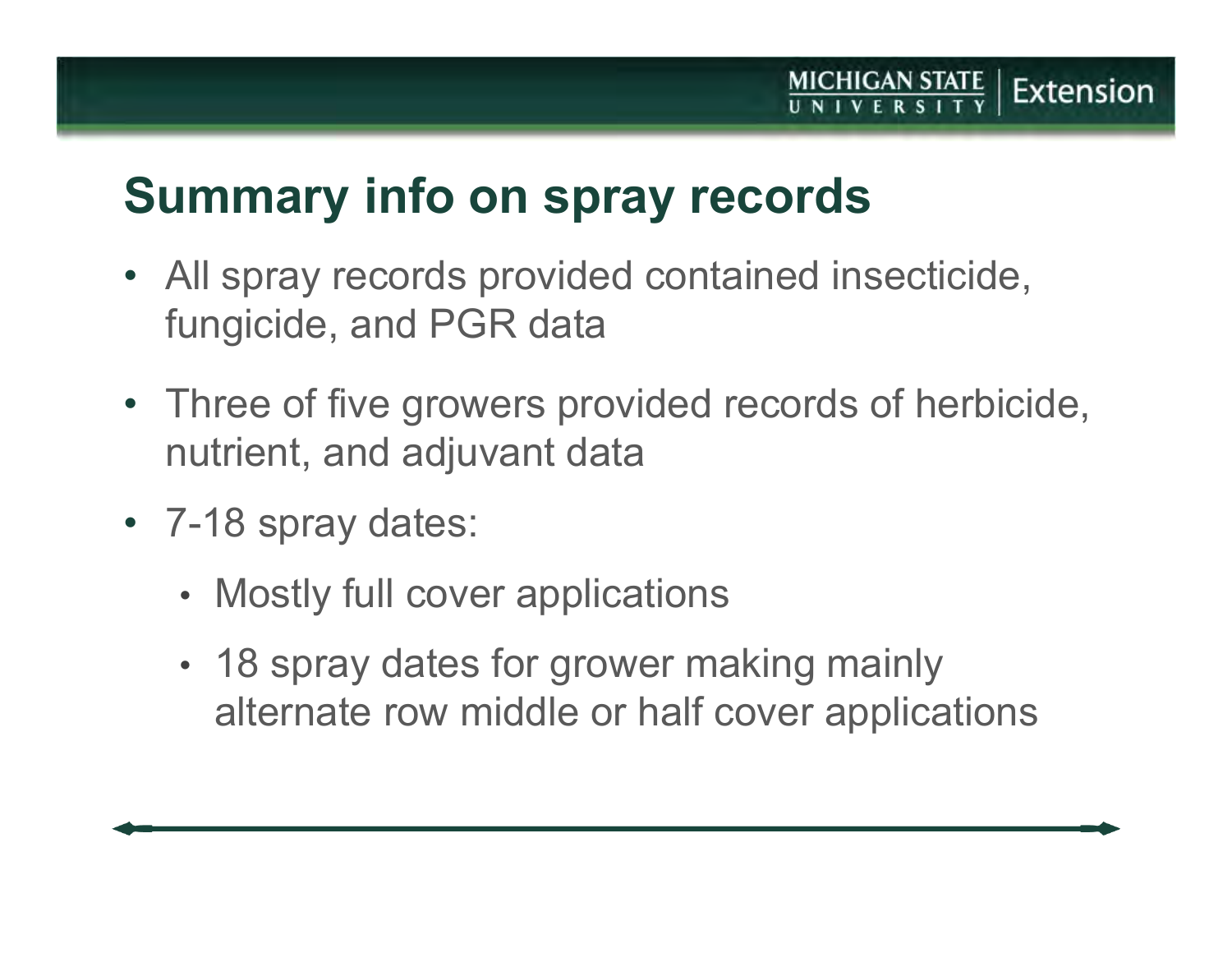### **2013 Full Cover Sprays**

| <b>Type</b>        | <b>Range</b> | Average # of<br><b>sprays</b> |
|--------------------|--------------|-------------------------------|
| <b>Insecticide</b> | $3 - 9$      | 7.3                           |
| <b>Fungicide</b>   | $8.5 - 15$   | 13                            |
| <b>Herbicide</b>   | $2 - 4.5$    | 2.8                           |
| <b>PGR</b>         | $1 - 3$      | $\overline{2}$                |
| <b>Total</b>       |              | <b>25.1</b>                   |
|                    |              |                               |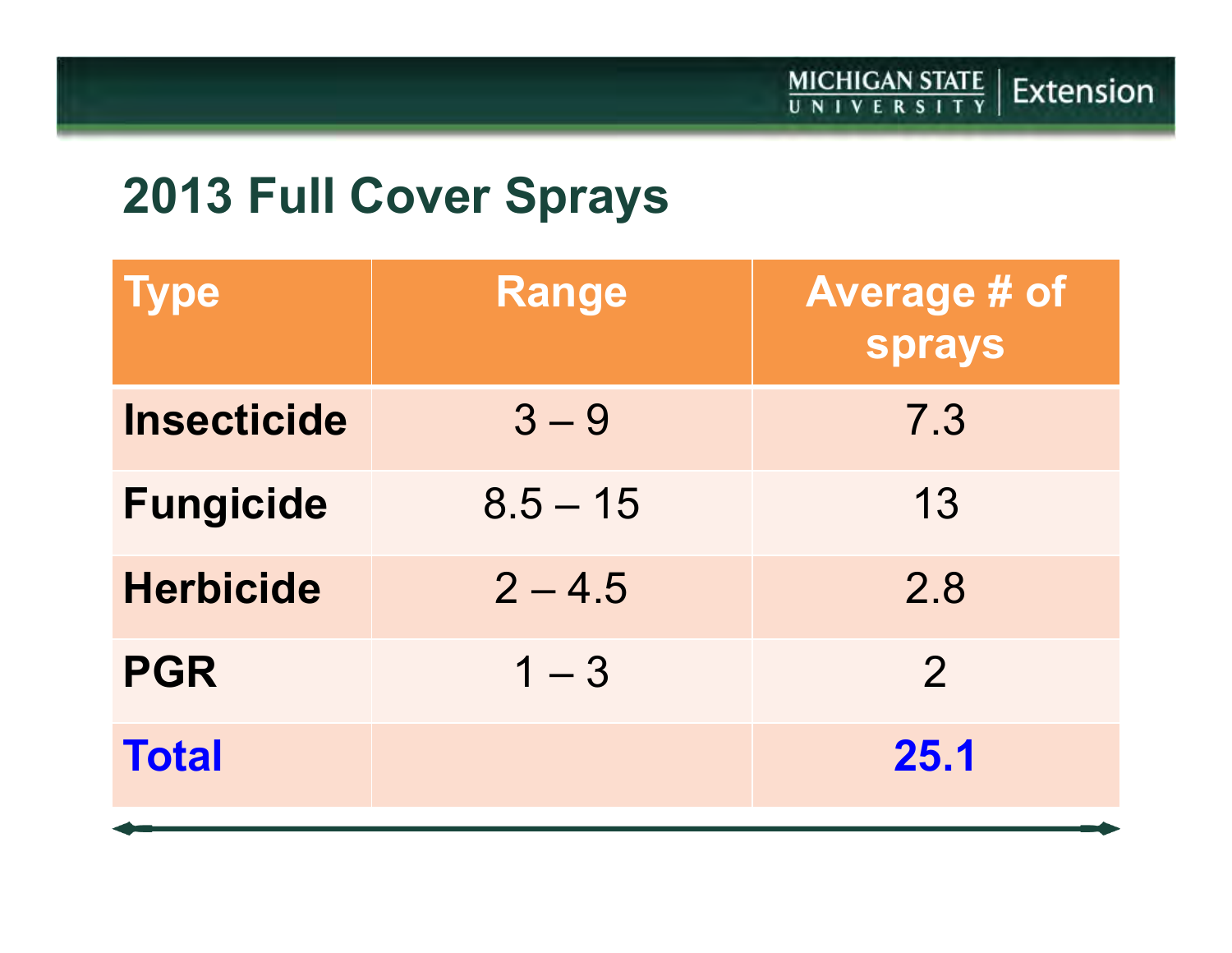### MICHIGAN STATE | Extension

#### **2010 vs. 2013 Full Cover Sprays***\*RAMP, 2010*

| ype                | 2010<br><b>Average # of</b><br>sprays* | 2013<br><b>Average # of</b><br><b>sprays</b> |
|--------------------|----------------------------------------|----------------------------------------------|
| <b>Insecticide</b> | 5.6                                    | 7.3                                          |
| <b>Fungicide</b>   | 9.25                                   | 13                                           |
| <b>Herbicide</b>   | $\overline{2}$                         | 2.8                                          |
| <b>PGR</b>         | $\overline{2}$                         | $\overline{2}$                               |
| <b>Total</b>       | 18.85                                  | <b>25.1</b>                                  |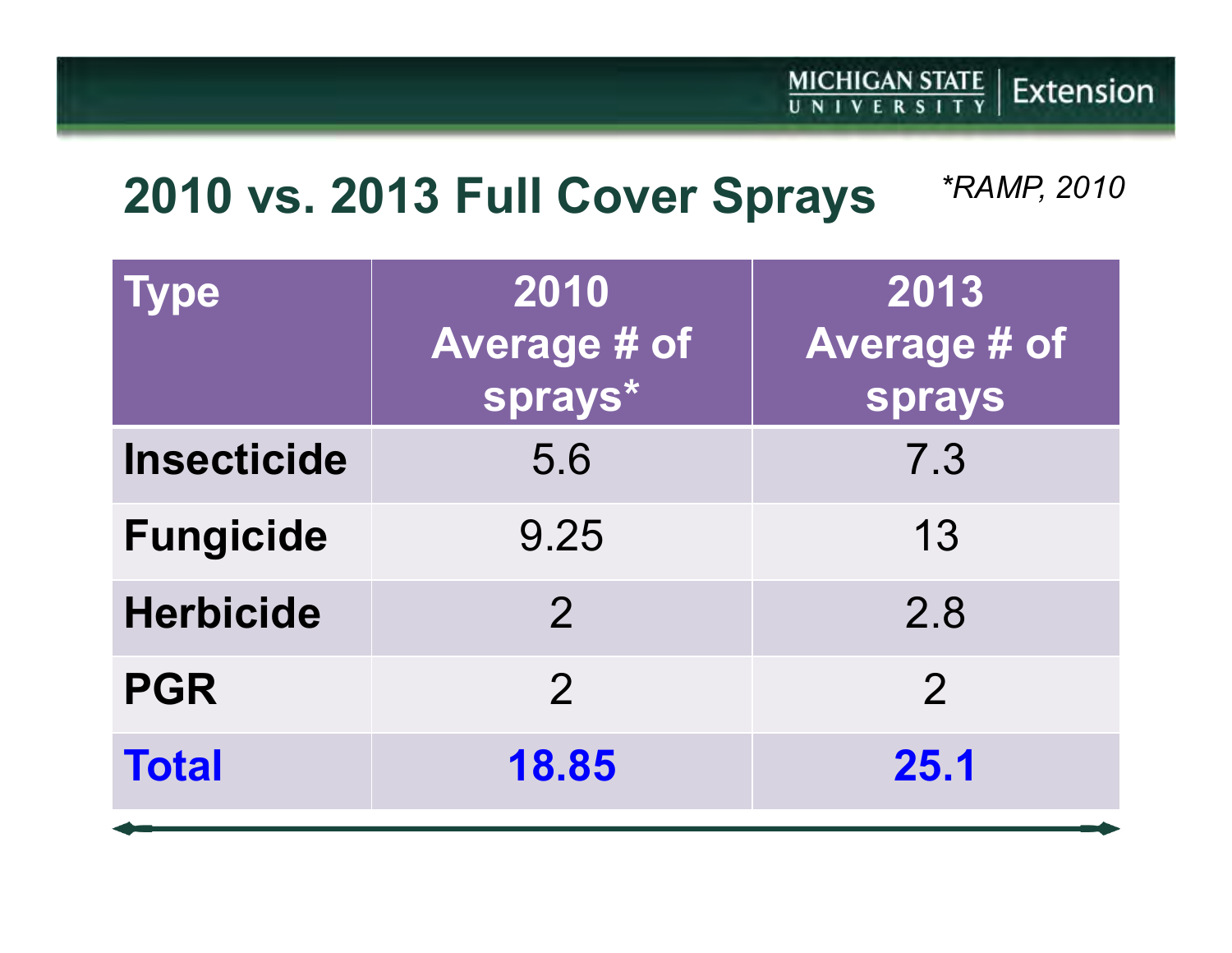### **2013 Chemical Costs**

MICHIGAN STATE | Extension

| <b>Type</b>        | Range*<br>\$/acre) | <b>Average Cost*</b><br>\$/acre) |
|--------------------|--------------------|----------------------------------|
| <b>Insecticide</b> | $$39.89 - 200.92$  | \$113.22                         |
| <b>Fungicide</b>   | $$80.64 - 268.78$  | \$198.08                         |
| <b>Herbicide</b>   | $$15.18 - 22.84$   | \$19.07                          |
| <b>PGR</b>         | $$4.38 - 10.38$    | \$8.02                           |
| <b>Total</b>       |                    | \$338.39                         |
|                    |                    |                                  |

\*Estimates do not include time, labor or other inputs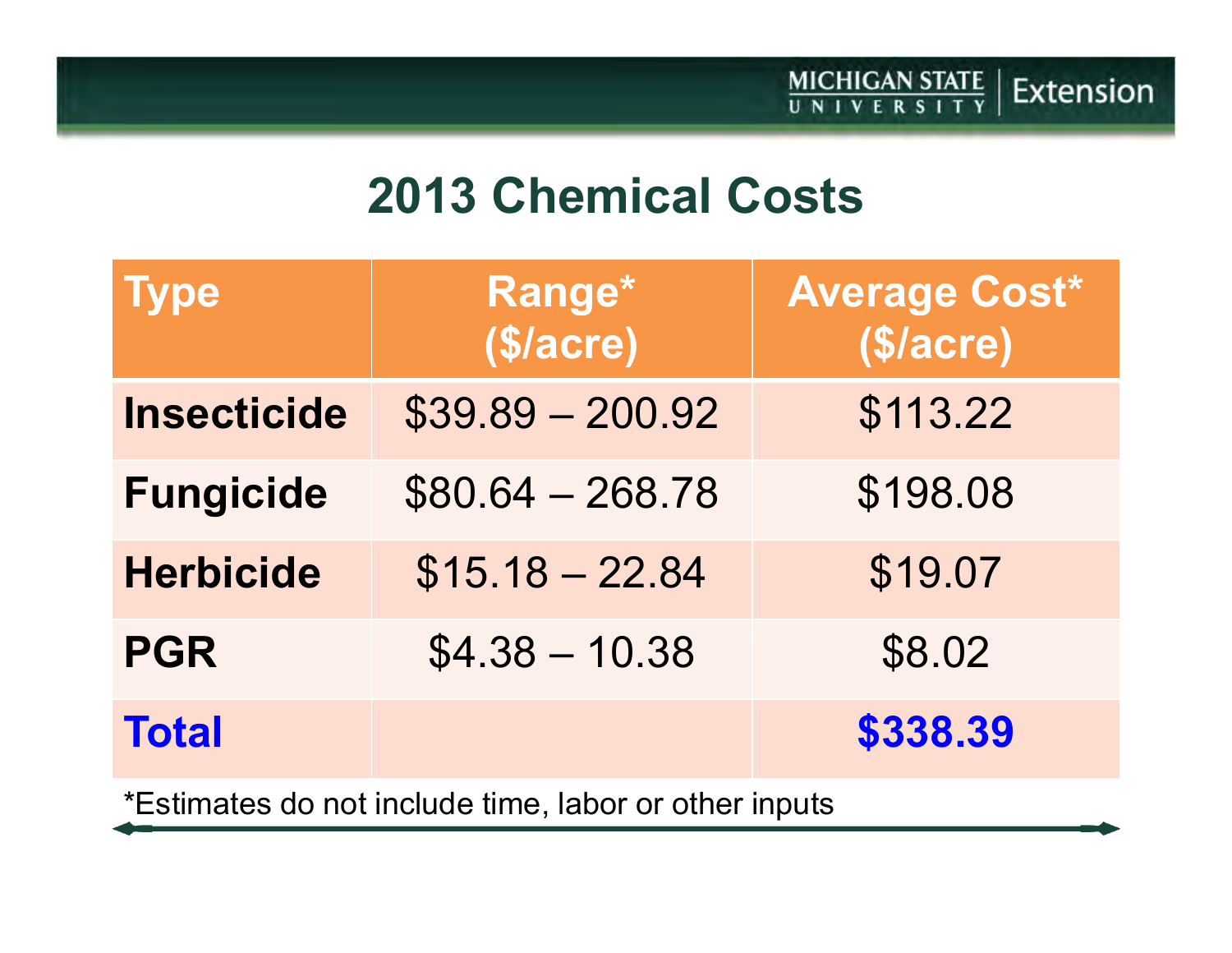### MICHIGAN STATE | Extension

### **2010 Chemical Costs**

| <b>Type</b>                                           | <b>Low Pressure</b><br>Average Cost*<br>\$/acre) | <b>High Pressure</b><br><b>Average Cost*</b><br>\$/acre) |
|-------------------------------------------------------|--------------------------------------------------|----------------------------------------------------------|
| <b>Insecticide</b>                                    | \$83.60                                          | \$113.60                                                 |
| <b>Fungicide</b>                                      | \$140.26                                         | \$150.26                                                 |
| <b>Herbicide</b>                                      | \$10.87                                          | \$10.87                                                  |
| <b>PGR</b>                                            | \$10.32                                          | \$10.32                                                  |
| <b>Total</b>                                          | \$245.05                                         | \$285.05                                                 |
| *Estimates do not include time, labor or other inputs |                                                  | <b>RAMP, 2010</b>                                        |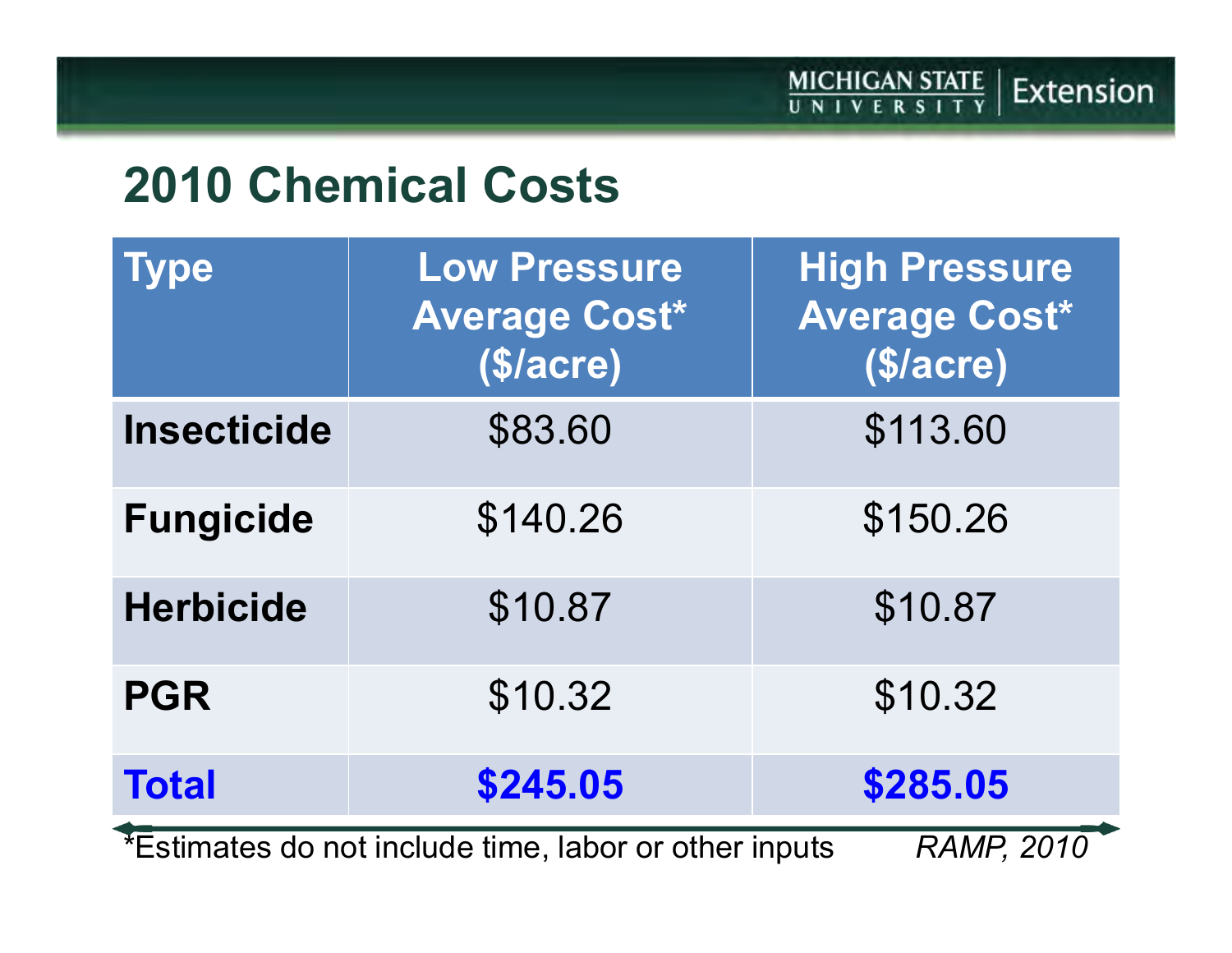### **2010 vs. 2013 Chemical Costs**

| <b>Type</b>        | 2010<br><b>Average Cost*</b><br>\$/acre) | 2013<br><b>Average Cost*</b><br>\$/acre) |
|--------------------|------------------------------------------|------------------------------------------|
| <b>Insecticide</b> | \$98.60                                  | \$113.22                                 |
| <b>Fungicide</b>   | \$145.26                                 | \$198.08                                 |
| <b>Herbicide</b>   | \$10.87                                  | \$19.07                                  |
| <b>PGR</b>         | \$10.32                                  | \$8.02                                   |
| <b>Total</b>       | \$265.05                                 | \$338.39                                 |

\*Estimates do not include time, labor or other inputs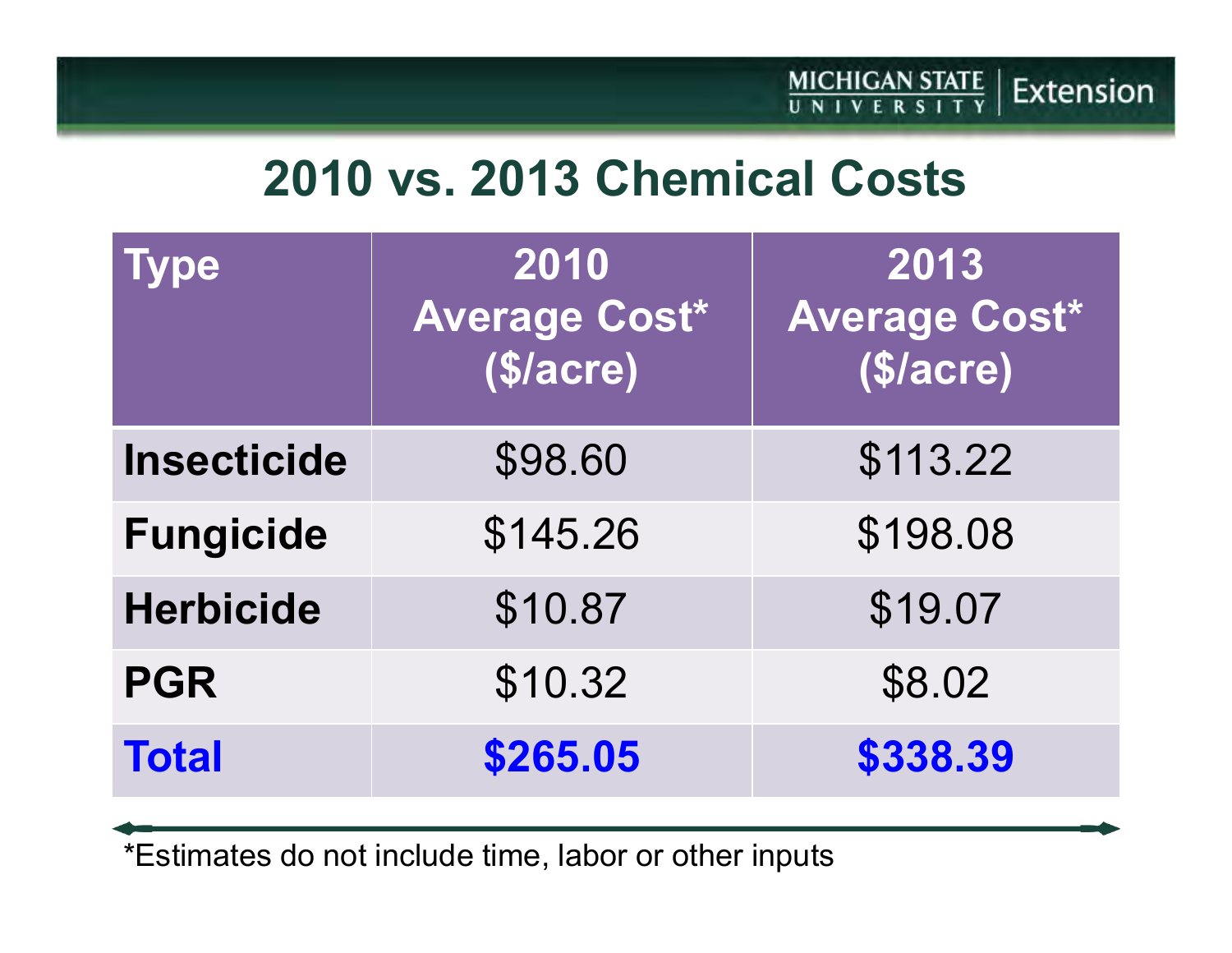### **2013 Tart Cherry COP Assessment Summary**

- Compared with 2010:
	- 2013 estimate is greater than 2010 average estimate (**个 \$73.34/acre**)
	- The average number of full cover sprays have increased (**个 6.25**)
	- Increases in applications and costs:
		- Fungicides ( **3.75 sprays, \$52.82/acre**)
		- Insecticides ( **1.7 sprays, \$14.62/acre**)
		- Herbicides ( **0.8 sprays, \$8.15/acre**)



Extension

 $MICHIGAN STATE   
U N I V E R S I T Y$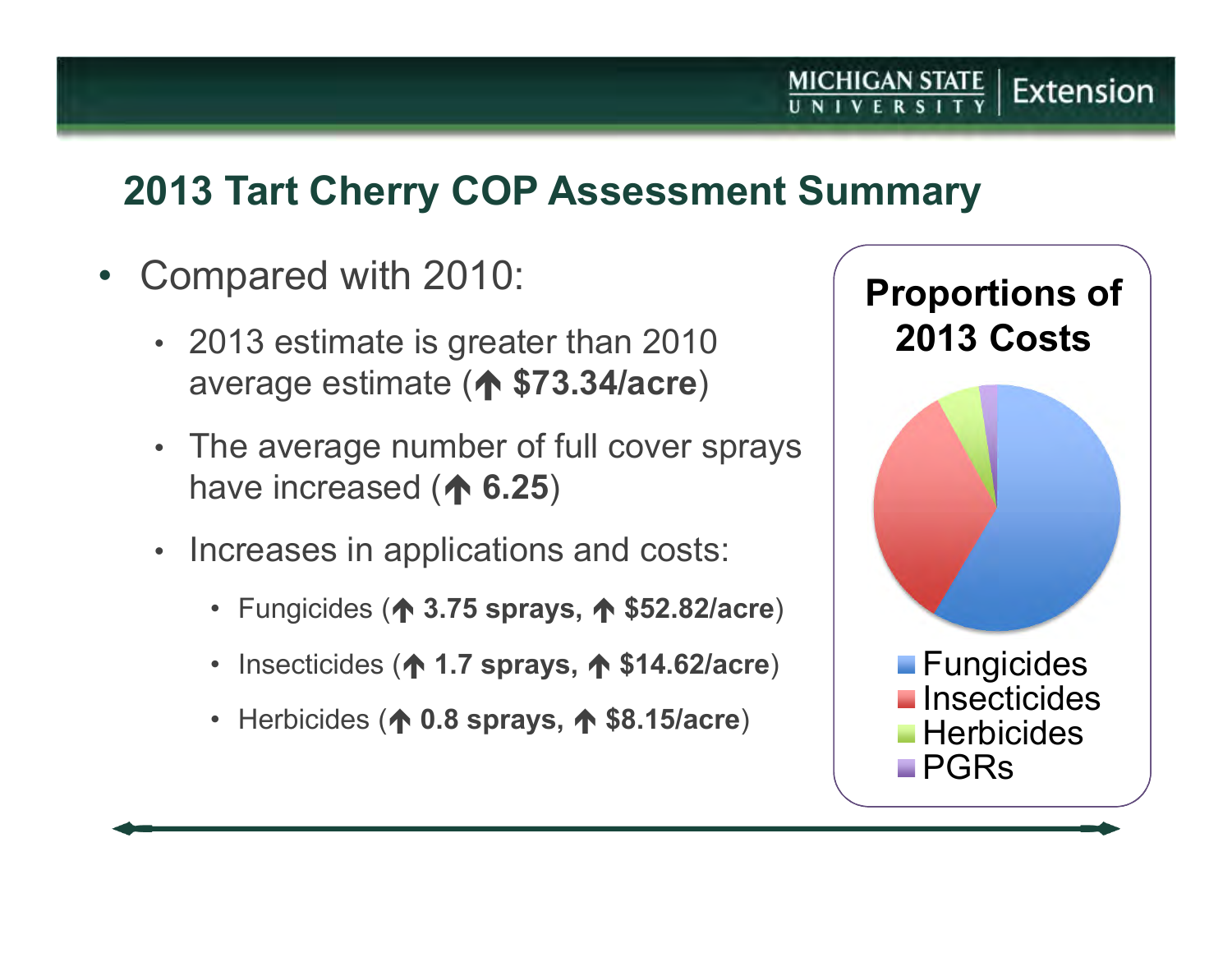## **What's next?**

• How will the arrival of **Spotted Wing Drosophila** influence pest management programs, secondary pests, and costs of tart cherry pest management in the future?



MICHIGAN STATE

Extension

- $\bullet$  Assess more 2013 spray records to use for comparison with 2014 records
	- Include adjuvant and nutrient costs
	- Calculate other inputs such as labor and time